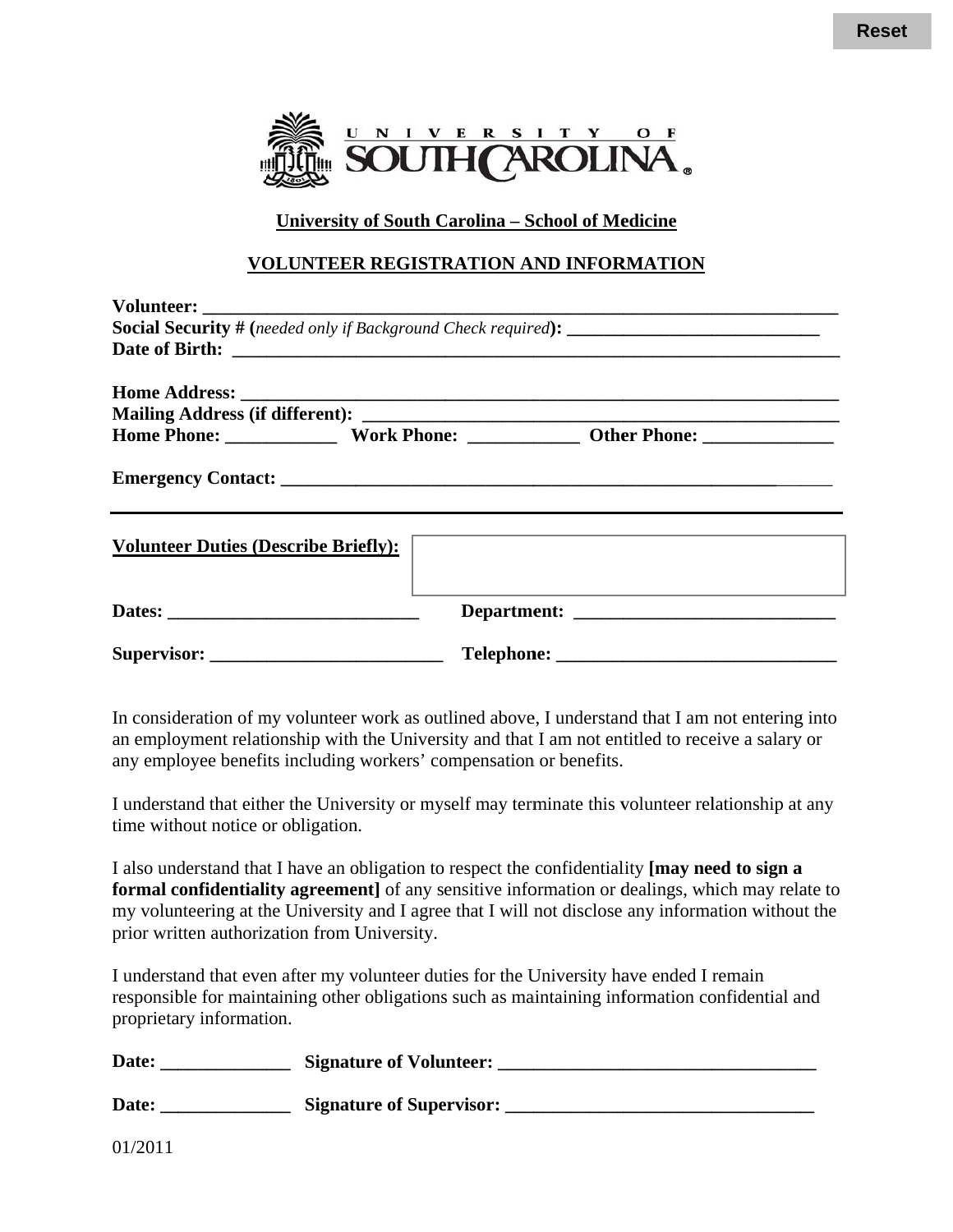

## **Important Information Concerning Your Volunteer Activity with the USC SCHOOL OF MEDICINE**

PLEASE READ THIS STATEMENT CAREFULLY AND SIGN IN THE SPACE **PROVIDED BELOW:** 

This is to inform you that as a Volunteer with the University of South Carolina School of Medicine, you are not covered under the State Workers Compensation Act. As a result, if you are injured while serving as a Volunteer, you cannot be compensated or reimbursed for medical expenses incurred through the State Workers Compensation Fund. Because of this, you may wish to consider securing adequate health and accident insurance to cover yourself while performing your duties as a Volunteer.

It is agreed that you will serve as a Volunteer in the School of Medicine, **Department**  $of$ without monetary compensation under the supervision of \_\_\_\_\_\_\_\_\_

**Signature of Volunteer** 

**Date** 

**Signature of Supervisor** Date

**Departmental Chair's Approval Date** 

c: Volunteer

01/2011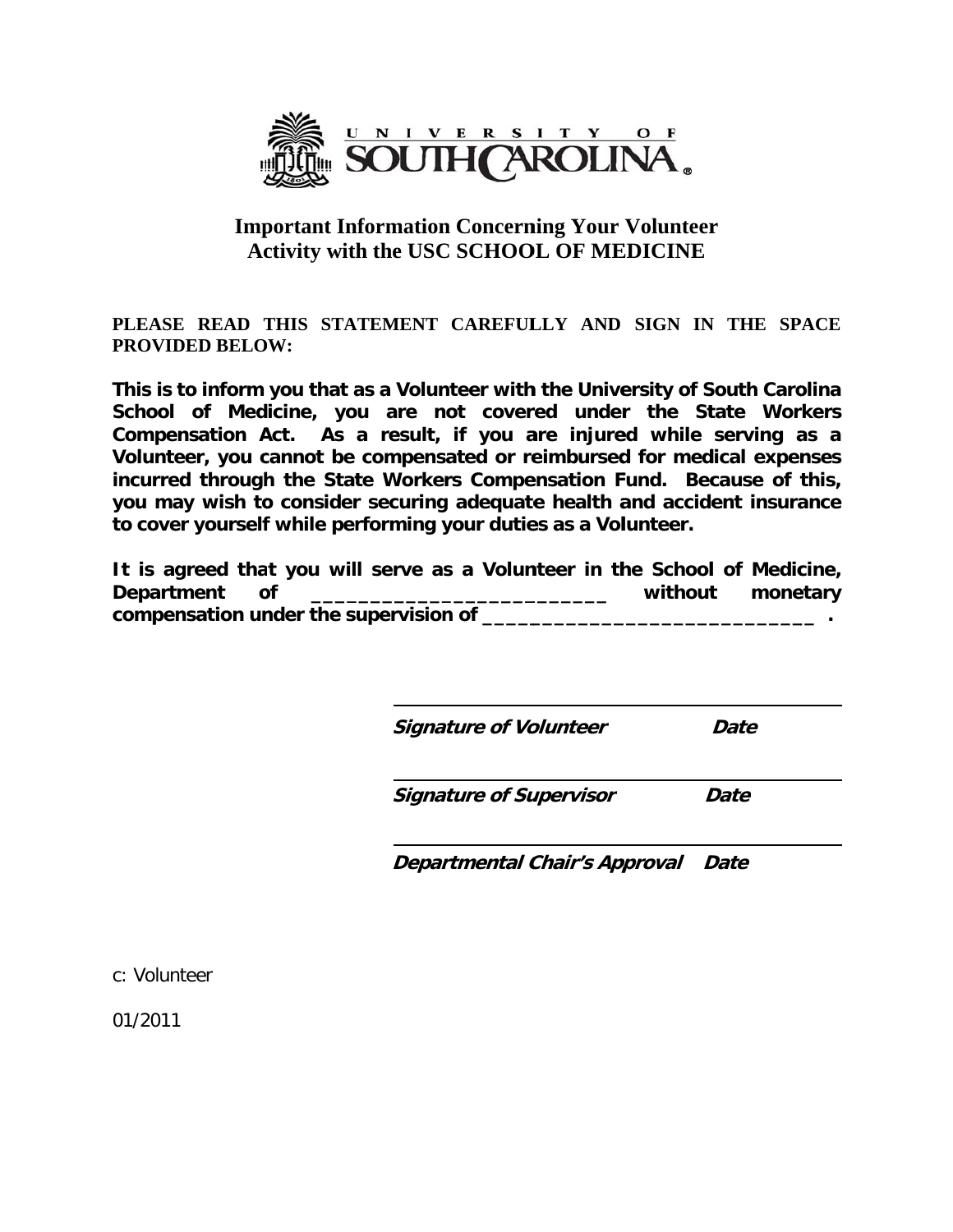

## University of South Carolina - School of Medicine

## **CONFIDENTIALITY AGREEMENT**

I understand that during the course of my contract performance or other services with University Specialty Clinics® (USC), I may see or hear confidential information or protected health information.

By signing this agreement, I understand and agree that I will not use or disclose confidential or protected health information in any way not allowed by the Health Insurance Portability and Accountability Act (HIPAA). I will not access or view any information other than what is required to do my job. I will take all possible steps to ensure that any material containing personally identifiable information is disposed of appropriately and in accordance with HIPAA regulations.

I will not discuss any confidential information or protected health information obtained in the course of my relationship with USC with any person, except as otherwise required or permitted by law. I will not make any unauthorized copy or disclosure of this information, or remove or transfer this information to any unauthorized location.

I have read the above Agreement and agree to comply with all its terms.

| Signature: | Date: |
|------------|-------|
|            |       |

| Witness: | ate/ |  |
|----------|------|--|
|          |      |  |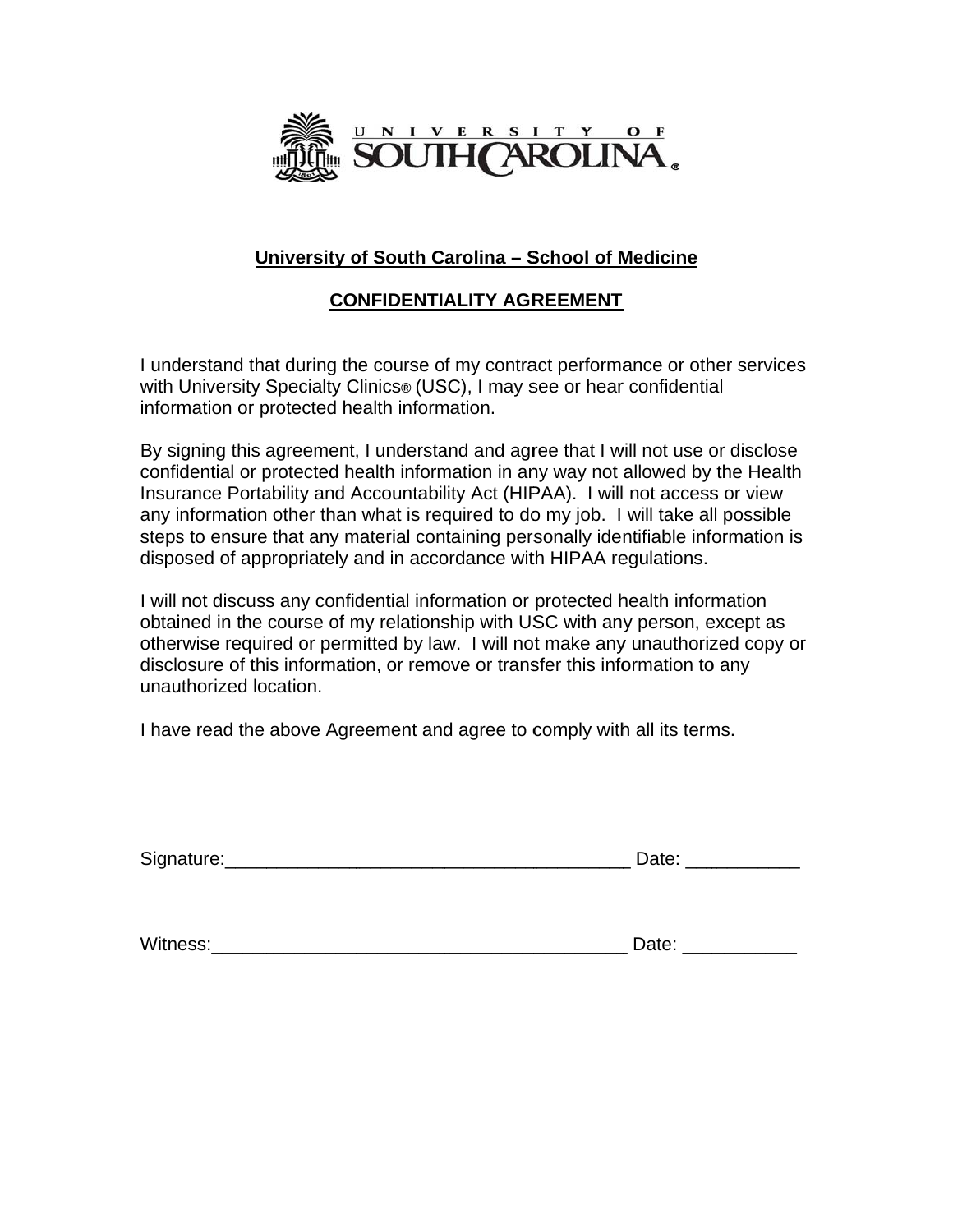### **Volunteer Policy**

The University recognizes that volunteers are a valuable resource and enhance University programs and activities. Similarly, the University recognizes that individuals derive significant benefits from being a volunteer, including learning new skills, enhancing career opportunities and making professional and social contact.

#### **Liability Exposure:**

There are three (3) areas of potential liability related to the volunteer services for the University:

• Liability of the University because of the volunteer (vicarious liability):

Because are acting on behalf of the University or being directed by the University, volunteers may expose the University to potential liability, should their actions or inactions result in harm or loss to a third party.

• Liability of the Volunteer to Third Parties:

Any individual can be charged with liability by a third party. Thus, volunteers are at risk for being held responsible for the consequences of their actions or inactions.

• Liability of the University to the Volunteer:

The University has obligations to volunteers just as it does to paid employees to provide reasonable care. This includes abiding by its policies and practices and any regulatory requirements, providing a safe work environment and adhering to recruitment, supervision and termination practices.

#### **Accident/Injury Exposure:**

• Worker Compensation:

However, unlike paid employees, volunteers are not insured for workers compensation benefits. Thus, a volunteer may seek damages against the University should they be injured during the ordinary course of their assignments.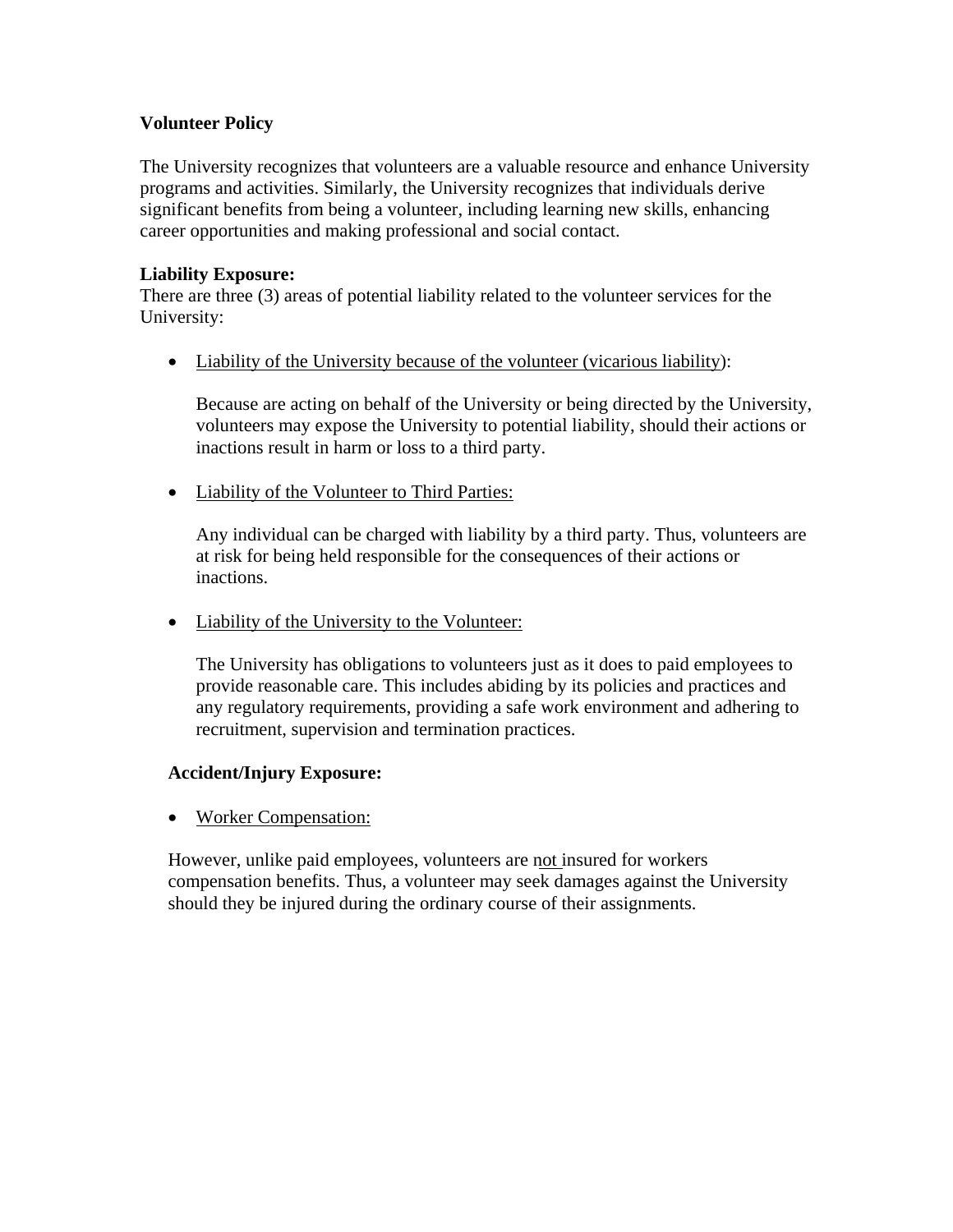#### **Volunteer Risk Management**

In order to manage the risks and liabilities inherent in volunteer activities, all University Departments should these guidelines:

- 1. Register Volunteers with the appropriate Volunteer Activity Form.
- 2. Ensure that the Volunteers receive adequate training, including safety training where appropriate, for carrying out their duties. {consider criminal background references checks, if appropriate).
- 3. Volunteers should be eighteen (18) years of age or older and possess appropriate skills, education, and experience. In exceptional circumstances involving low-risk activities, volunteers may be under the age of eighteen (18) but this must be arranged in advance with the Office of Risk Management, Human Resources and the Office of General Counsel.
- 4. Report any injury, loss, incident or other potential claim immediately to appropriate supervisor and/or USC PD, local law enforcement, as may be appropriate.

#### **Additional Information**

- Inform Volunteers in writing that University does not provide any automobile damage or automobile liability covered when their personal vehicles are used.
- Retain appropriate document according to the retention schedule.